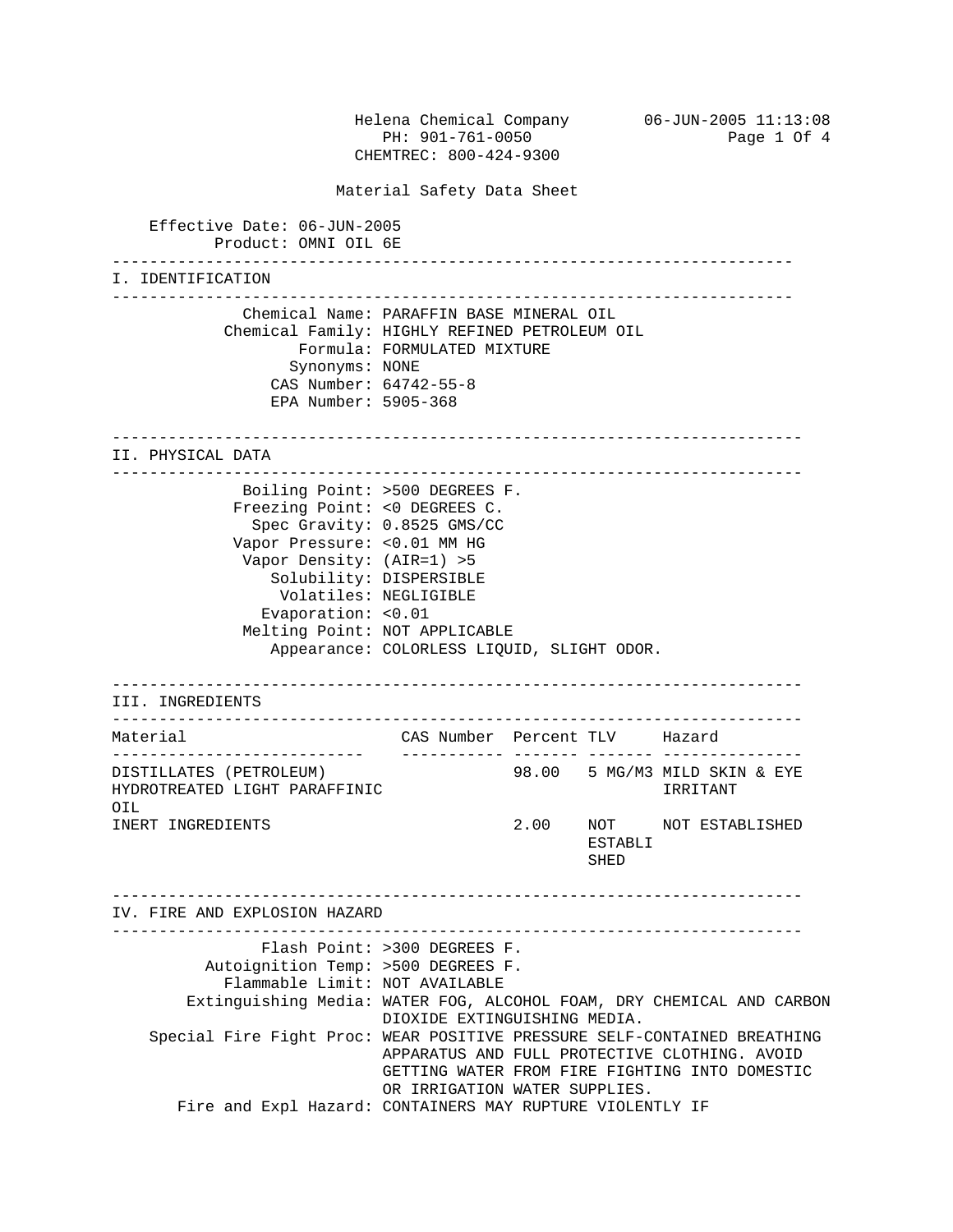Helena Chemical Company 06-JUN-2005 11:13:08 PH: 901-761-0050 Page 2 Of 4 CHEMTREC: 800-424-9300

Material Safety Data Sheet

 Effective Date: 06-JUN-2005 Product: OMNI OIL 6E

 ------------------------------------------------------------------------- OVERHEATED. AFTER FIRE IS CONTROLLED, DO NOT

 HANDLE CONTAINERS UNTIL THEY HAVE RETURNED TO AMBIENT TEMPERATURES.

--------------------------------------------------------------------------

V. HEALTH HAZARD

 -------------------------------------------------------------------------- Carcinogen Information: NONE CURRENTLY KNOWN.

ACUTE EFFECTS OF OVER EXPOSURE

 -------------------------------------------------------------------------- Swallowing: THIS PRODUCT IS JUDGED TO HAVE AN ACUTE ORAL LD50 (RAT) GREATER THAN 5 G/KG OF BODY WEIGHT. Skin Absorption: THIS PRODUCT IS JUDGED TO HAVE AN ACUTE DERMAL LD50 (RABBIT) GREATER THAN 3.16 G/KG OF BODY WEIGHT. Inhalation: MAY CAUSE IRRITATION OF NASAL PASSAGES AND THROAT. Skin contact: PROLONGED OR REPEATED EXPOSURE MAY LEAD TO RASH OR SENSITIVITY DUE TO REMOVAL OF NATURAL OILS AND FATS FROM SKIN. Eye Contact: MAY CAUSE EYE IRRITATION, INCLUDING TEARING, SMARTING, AND REDNESS. Chronic Effects: SYMPTOMS OF EXPOSURE INCLUDE HEADACHE, NAUSEA, WEAKNESS, AND CONFUSION. Other Hazard: NONE CURRENTLY KNOWN.

EMERGENCY AND FIRST AID PROCEDURES

 -------------------------------------------------------------------------- Swallowing: DO NOT INDUCE VOMITING; CALL A PHYSICIAN IMMEDIATELY. Skin: WASH SKIN THOROUGHLY WITH SOAP AND WATER. IF IRRITATION DEVELOPS, CONSULT A PHYSICIAN. Inhalation: MOVE TO FRESH AIR. IF BREATHING BECOMES DIFFICULT, CONSULT A PHYSICIAN. Eyes: FLUSH EYES WITH WATER FOR 15 MINUTES, HOLDING EYELIDS OPEN. IF IRRITATION DEVELOPS, CONSULT A PHYSICIAN. Notes to Physician: IN THE EVENT OF AN ADVERSE RESPONSE, TREATMENT SHOULD BE DIRECTED TOWARD CONTROL OF THE SYMPTOMS. ------------------------------------------------------------------------- VI. REACTIVITY ------------------------------------------------------------------------- Stability: Stable Conditions to Avoid: NONE CURRENTLY KNOWN.

Polymerization: Will Not Occur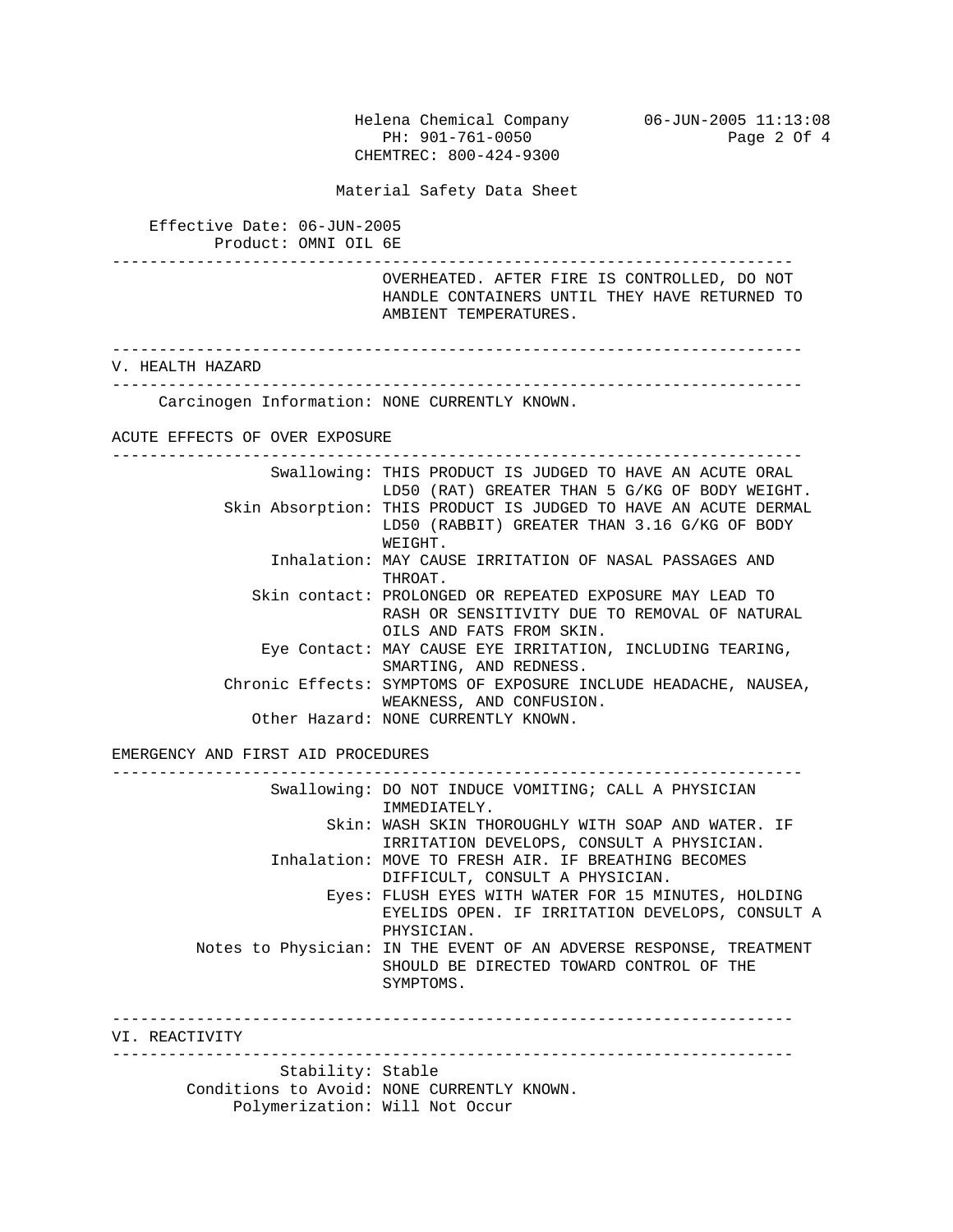Helena Chemical Company 06-JUN-2005 11:13:08 PH: 901-761-0050 Page 3 Of 4 CHEMTREC: 800-424-9300 Material Safety Data Sheet Effective Date: 06-JUN-2005 Product: OMNI OIL 6E ------------------------------------------------------------------------- Conditions to Avoid: NONE CURRENTLY KNOWN. Incompatibility material: DO NOT ALLOW CONTACT WITH OXIDIZING MATERIALS. Hazardous Combustion: PRODUCT MAY PRODUCE CARBON DIOXIDE AND CARBON MONOXIDE UNDER FIRE CONDITIONS. ------------------------------------------------------------------------- VII. SPILL OR LEAK PROCEDURES ------------------------------------------------------------------------- Spill or Leak Proc: DIKE AND CONTAIN. IF UNCONTAMINATED, REUSE PRODUCT. IF CONTAMINATED, ABSORB SPILL WITH CLAY, SAND OR SAWDUST. PLACE IN A CHEMICAL WASTE CONTAINER FOR PROPER DISPOSAL. SPILL AREA WILL BE QUITE SLIPPERY. Waste Disposal Method: THIS MATERIAL MUST BE DISPOSED OF ACCORDING TO FEDERAL, STATE, OR LOCAL PROCEDURES UNDER THE RESOURCE CONSERVATION AND RECOVERY ACT. ------------------------------------------------------------------------- VIII. SPECIAL PROTECTION INFORMATION ------------------------------------------------------------------------- Respiration: USE SUPPLIED-AIR RESPIRATORY PROTECTION IN CONFINED OR ENCLOSED SPACES, IF NEEDED. Ventilation: LOCAL EXHAUST SUFFICIENT. Gloves: CHEMICAL-RESISTANT Eyes: SPLASH PROOF GOGGLES. Other: EYE WASH STATION, IMPERVIOUS APRON AND FOOTWEAR. ------------------------------------------------------------------------- IX. SPECIAL PRECAUTIONS ------------------------------------------------------------------------- Special precaution: KEEP OUT OF REACH OF CHILDREN. DO NOT STORE WITH FOOD, FEED, OR OTHER MATERIAL TO BE USED OR CONSUMED BY HUMANS OR ANIMALS. DO NOT CONTAMINATE WATER SUPPLIES, LAKES, STREAMS, OR PONDS. KEEP CONTAINERS CLOSED WHEN NOT IN USE. DO NOT STORE NEAR HEAT, SPARKS, FLAME OR STRONG OXIDANTS. Other precaution: EMPTY CONTAINERS RETAIN RESIDUE (LIQUID AND/OR VAPOR) AND CAN BE DANGEROUS. DO NOT PRESSURIZE, CUT, WELD, BRAZE, SOLDER, DRILL, GRIND OR EXPOSE SUCH CONTAINERS TO HEAT, FLAME, SPARKS, STATIC ELECTRICITY OR OTHER SOURCES OF IGNITION.